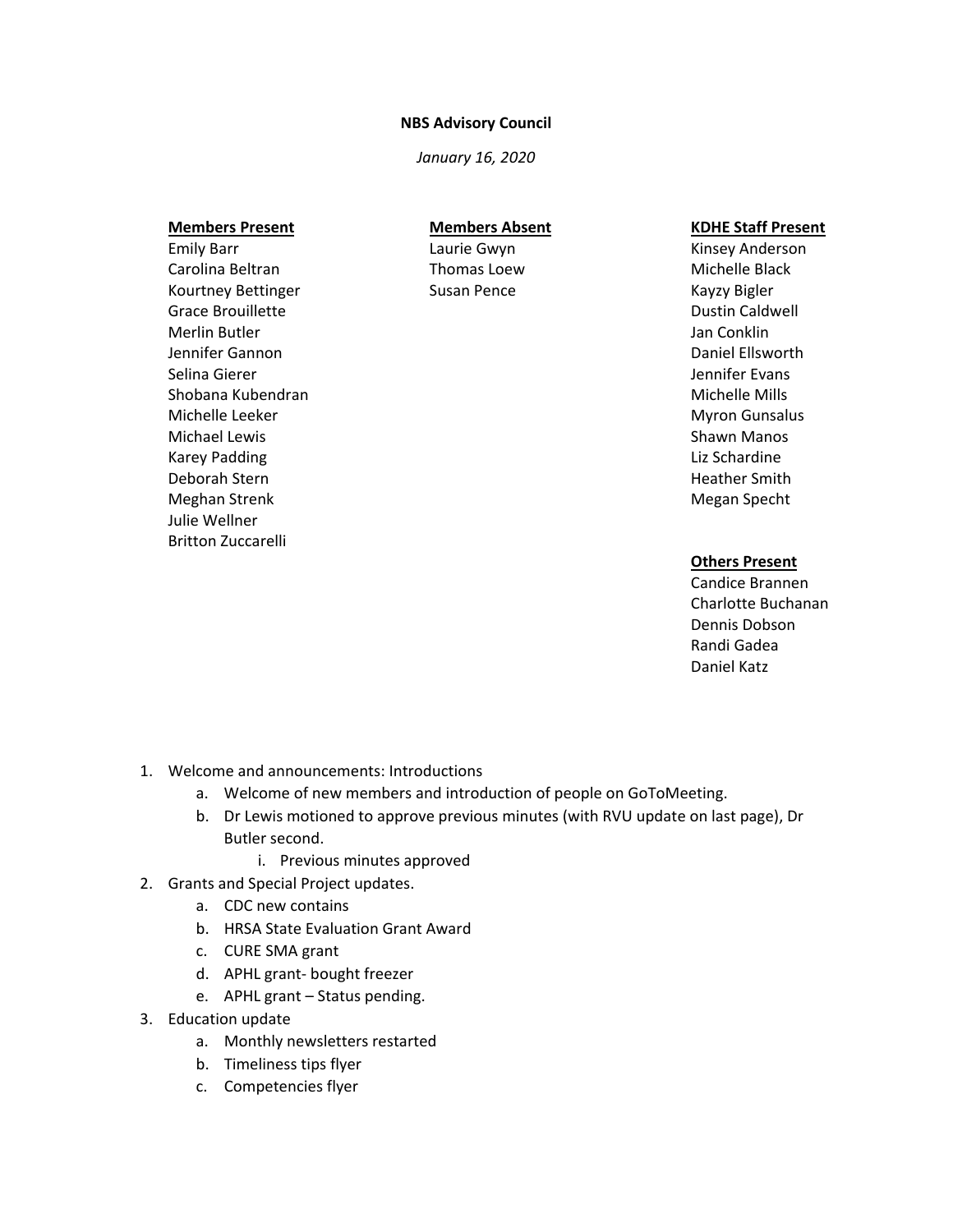- d. Discussion of the best of the best newsletter to call out who is doing well with our state goals.
- e. Outreach for 3<sup>rd</sup> quarter. 20% of birthing facilities contacted.
	- i. In person contact for 12 facilities (11 on recent western KS)
	- ii. Visit tour 5 facilities
- f. Tour of Western, KS
	- i. Meet lab/OB/NICU staff at 11 facilities
	- ii. Training Objectives
	- iii. 778 miles in two days. 4 facilities 5 trainings 48 individuals
- 4. KHEL Update
	- a. Continue to be fully staffed.
	- b. Currently analyzing 6 days a week.
	- c. 2019 approximately \$175,000 in grants.
	- d. CLIR data uploaded 2019 (not done since 2014)
	- e. Shobana acknowledged that testing on Saturday is a big deal and a great accomplishment.
	- f. Going Live February 1, 2020 for SMA.
		- i. SMN -2 type send out to Wisconsin State Lab of Hygiene.
		- ii. Heather asked the have a description of SMN and SMA type. An explanation of SMN and type was given.
			- 1. KHEL, Shobana and Dr Zuccarelli clarified that # of SMN-2 copies helps predict severity of SMA
	- g. New SCID cutoffs with SMA Multiplex starting February 1, 2020.
	- h. LSD Baebies SEEKER installed.
		- i. MPS-1 and Pompe validation started January 2020.
		- ii. Fabry and Gaucher will be used for QC purposes only. Will also help determining if bloodspot specimen has been compromised by heat exposure.
		- iii. Estimated go live in  $4<sup>th</sup>$  quarter of 2020.
		- iv. Baebies suggested a lower cut off for repeat screening as the value decreases as the baby getting older.
		- v. Michelle Leeker stated that every state around KS has legislation to implement Krabbe. Michelle Mills indicated that Krabbe is screened in a different manner and KHEL does not use that testing method.
	- i. Baebies will do second tier testing and will be able to find the following.
		- i. Variant
		- ii. Clinical prediction
		- iii. Variant Effect
		- iv. Severity
		- v. CRIM prediction
		- vi. Zygosity
	- j. In the future Baebies SEEKER will be used for Duchenne Muscular Dystrophy and MPS-II
	- k. Unsats by KHEL. Increase May to June some of increase due to multiple Unsat codes used by KHEL for specimens.
- 5. Follow up updates: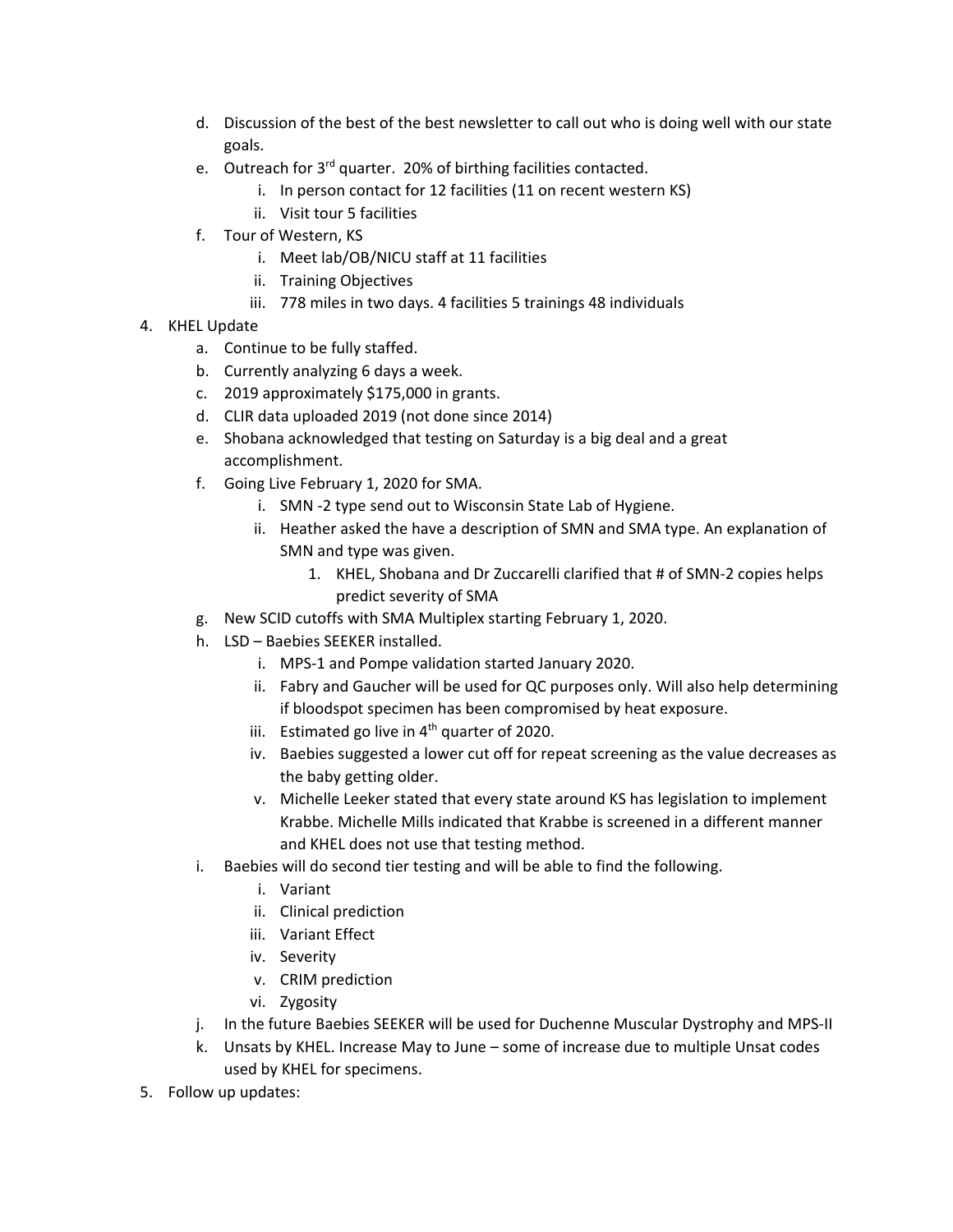- a. Realignment: Education will be for all NBS screening programs (CCHD, Hearing and Bloodspot)
- b. Data Manager will look thru and go over all NBS data (CCHD, Hearing and Bloodspot)
- 6. KDHE Agency Updates
	- a. Alignment of Blood spot screening and Point of Care.
- 7. Pending abnormals for the year was explained. 41 pending cases for 2019.
- 8. Statewide Timeliness for 2019. Pushing for collection age close to 24 hours.
- 9. Transit time is staying stable but still needs to be improved, currently averaging 72 hours for transit times.
- 10. Collection age is averaging 37 hours, would like to see closer to 24.
- 11. Unsats have trended downward for the year. Both uneven saturation (code 950) and not enough specimen (code 930)
- 12. FP vs. Diagnosed both in the NICU and well-baby.
	- a. False positive breakdown for future meetings.
		- i. **Action item:** When giving FP reports, please break down by Analyte with a note of which disorders the analyte associates with.
- 13. NewSTEPs Quality indicator data report.
	- a. Unsats. Qi1 Unsats (specimen quality)
	- b. Unsat greater than 10 days from collection to receipt by KHEL.
	- c. Qi2 Missing essential demographics.
	- d. Follow up timeliness. Only 3 were called out greater than 24 hours.
	- e. Qi5b Collection to receipt timeliness is improving slightly.
	- f. NewSTEPs quality indicators
		- i. Qi5b receipt to report- means receipt of specimen to final report. improving
		- ii. Qi5c Birth to report great than 8 days is decreasing.
		- iii. Qi5d birth to report. Staying stable at 75% of the specimens have
		- iv. Action Item: Request for Qi5c (receipt by KHEL to report date) *broken down for time critical* results will be reported at next meeting.
		- v. Deb asked what region means for lab. Myron stated it means Heartland region.
- 14. CCHD Update.
	- a. F/U has increased the number of screens being reported for 2019.
	- b. 2018 86% screens. 2019 90% screen.
	- c. Reasons not screened. Homebirth, error in charting, discharged, no consent, deceased.
	- d. 2019 CCHD FP and Dx. 98 infants that had failed screen. 35 were data entry error. 5 are pending. 5 other medical condition. 33 were other heart conditions.
	- e. Dr. Katz's asked if screening was improving identifying babies before they become symptomatic. Was the baby symptomatic? Should we be asking this question.
- 15. Lunch Video [Https://www.youtube.com/wath?v+=HmYCNOvAepA&t=28s](https://www.youtube.com/wath?v+=HmYCNOvAepA&t=28s)
- 16. Statute Updates: Heather Smith shared the legislative update. She handed out the legislative
	- bill, KDHE Legislative Agenda-NBS Funding, and KDHE Legislative Agenda- NBS bill.
		- a. History. Why we need this clean up
		- b. What it means for the NBS program going forward. If we are able to expand we will be able to expand our screening.
			- i. Dr. Butler is concerned about removing the word genetics.